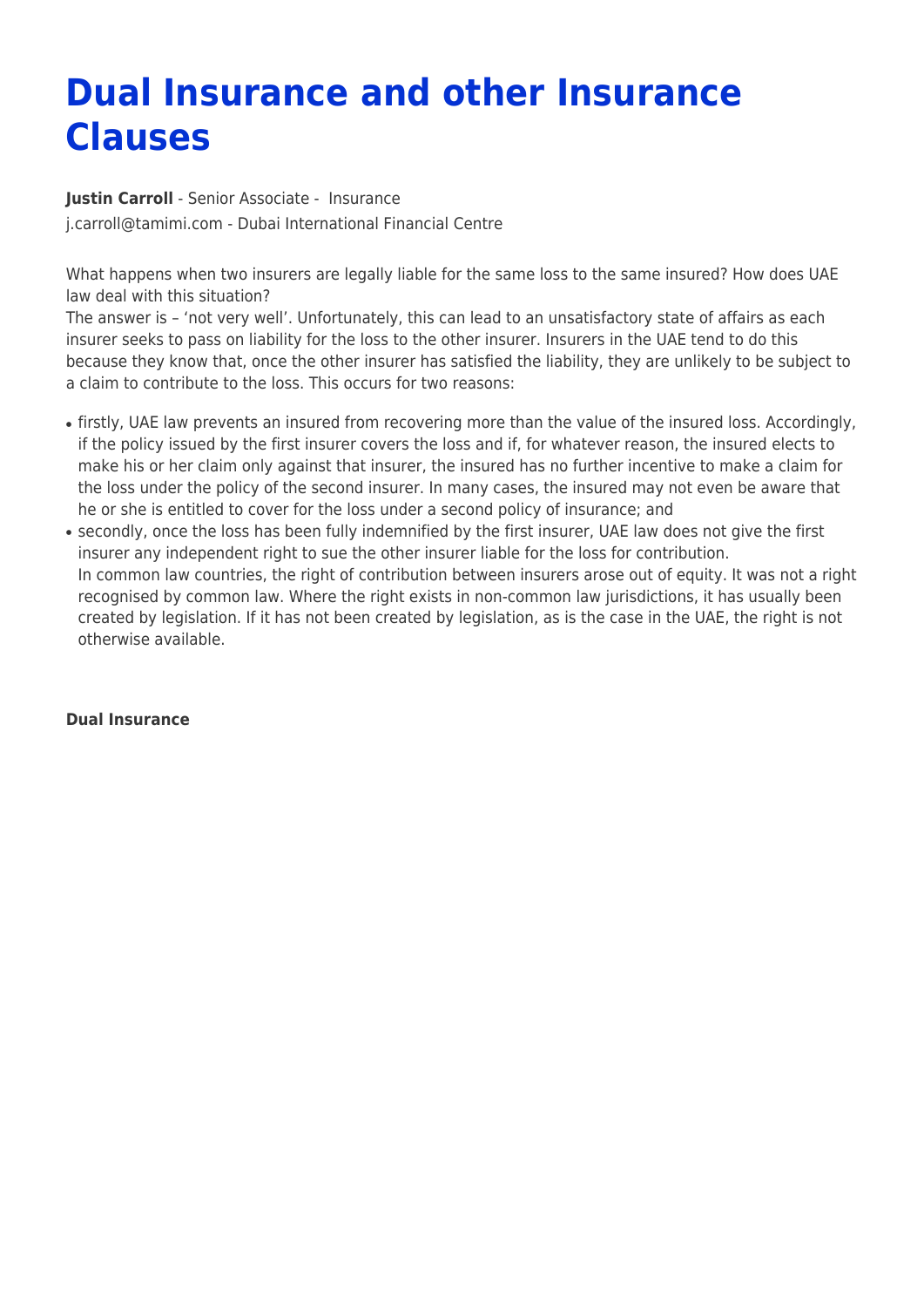

Whether the right to contribution among insurers is available or not, the condition necessary for a claim of contribution is the existence of dual insurance.

Dual insurance (or double insurance as it is also called) arises when the same party is insured with two or more insurers in respect of the same interest in the same subject matter against the same risk and for the same period of time. Each of these elements must be present in order for dual insurance to arise.

Cases in which dual insurance claims commonly occur are:

- motor vehicle accidents where the driver is driving to work and suffers personal injury. Usually, both the driver's motor vehicle insurer and the worker's compensation insurer of the driver's employer are liable for the driver's injuries, barring the existence of a provision in either policy providing otherwise;
- construction projects where a construction all risks policy will typically insure the contractor and subcontractor for liability for property damage or for personal injury. As the subcontractor will commonly carry its own public liability insurance, both policies will respond in the event that the subcontractor incurs liability for causing personal injury or property damage, barring any exclusion providing otherwise; and
- healthcare services where medical professionals retained as independent contractors by a hospital usually carry their own professional liability insurance and may also be covered by the professional liability insurance of the hospital retaining them. This situation is common in the UAE and in the GCC more widely.

In any of these cases, if loss or damage is caused by the risk insured against, then, subject to the terms of each policy, the insured person or entity may recover the full amount of the loss from whichever insurer or insurers they elect to claim it from.

## **Other Insurance Provisions**

Given the UAE does not give the insurer who has paid a claim a right of contribution from any other insurer also liable for the loss, insurers operating in the UAE are left to deal with cases of dual insurance preemptively in their policy wordings. Some common examples of wordings dealing with the prospect of dual insurance are:

Notification Clauses: These clauses provide that, unless the insured gives written notice to the insurer about the existence of a second policy of insurance covering the same risk, the policy will be void. An